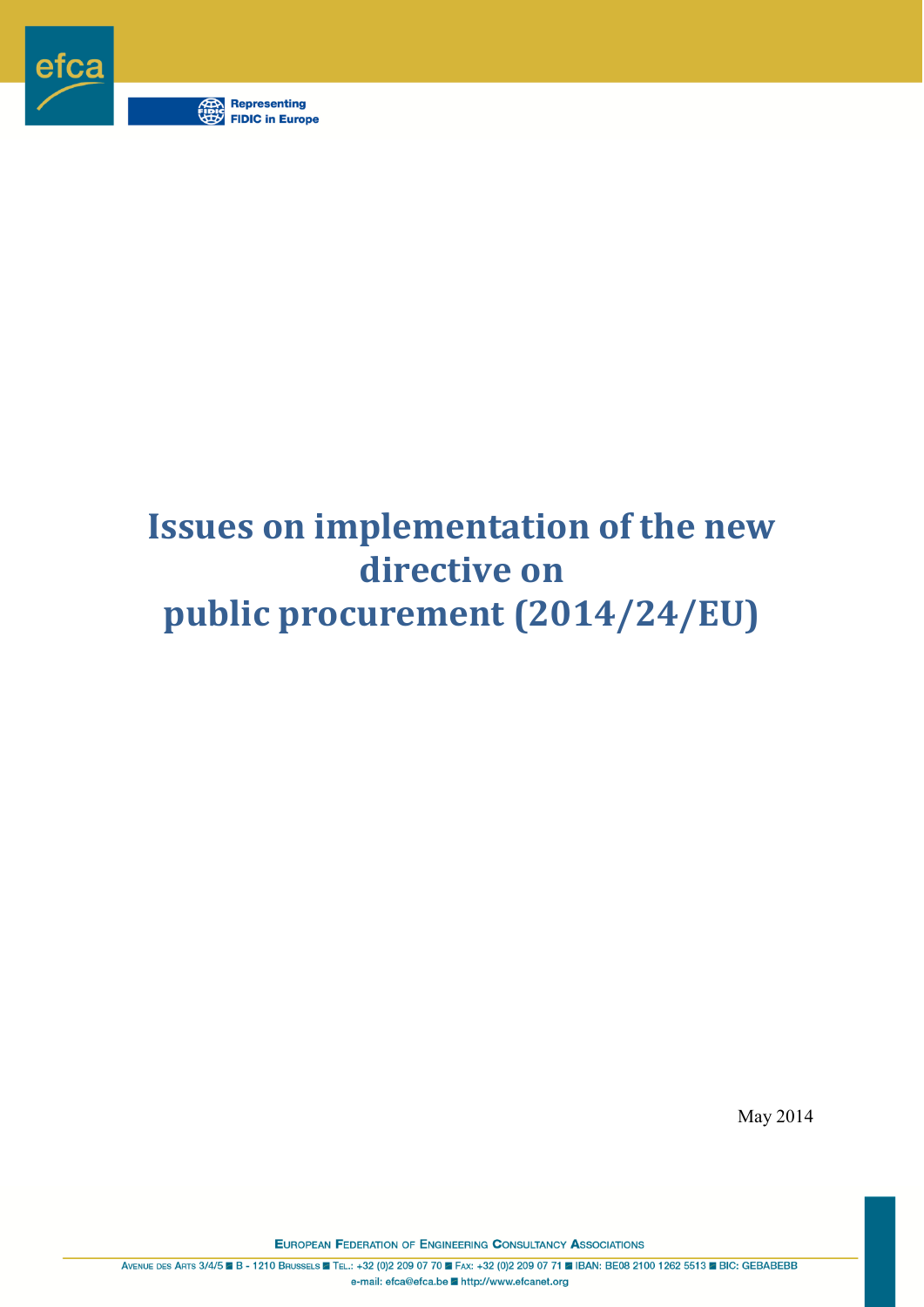# **Issues on implementation of the new directive on public procurement (2014/24/EU)**

May 2014

### **Introduction**

On 15 January 2014, the European Parliament adopted three directives which greatly modernize the public procurement law in all Member States of the European Union. The new EU directives replace the previous ones which are now 10 years old. This paper only considers Directive 2014/24/EU on public procurement and repealing Directive 2004/18/EC. During that decade the issues and challenges of sustainable development have become very important in public policies. The provisions of the new Directive are consistent with the Europe 2020 strategy for smart, sustainable and inclusive growth. They may result in significant changes to the missions that will be assigned to engineering firms and their role in public procurement. These changes will inevitably spill over to private procurement.

Innovation: a goal of public procurement.

Innovation is necessary for our future and a challenge for which European engineering consultants among the EFCA membership have already proposed measures. In "Taking Hold of Our Future" EFCA identifies future changes in the most strategic markets and shows the increasingly central role that professional engineering will play in the development of innovative and sustainable projects. In this respect, the provisions of the new public procurement directive, in particular the new innovation partnership procedure (Article 31), are significant.

Sustainable development: backbone of the reform of public procurement.

The Directive is based on a premise of sustainable development. It is a challenge for which FIDIC, the International Federation of Consulting Engineers, has developed and promotes specific tools such as the Sustainable Development Pack. The pack allows a concrete application of engineering skills to ensure sustainable development through projects.

The White Paper "Rethink Cities" developed by engineering consultancy industry stresses the paramount importance of cities where sustainability problems are concentrated. To cope with these problems and give satisfactory answers, engineering consultancies offer a systemic approach of construction and development projects. This approach is part of the logic of several provisions in the Directive, in particular taking into account the life-cycle costing (Article 68).

Certain provisions of the Directive are left to the discretion of Member States. It is therefore essential that the EFCA members associations carefully examine the provisions of the Directive with the relevant authorities in their countries in view of the transposition of the directive in national legislation within a maximum period of two years (starting on  $17<sup>th</sup>$  April 2014).

It is within this context that EFCA elaborated the recommendations contained in this document as a support for the dialogue in which the members associations should engage with the relevant partners in the Member States. These recommendations for national transposition are aimed at encouraging innovative engineering procurement and high quality results. In this paper, we clarify and advise on the proper implementation of the major issues, which we see as important for engineering and architectural services. The issues are:

- Definition of intellectual services
- Most Economically Advantageous Tender (MEAT); what does it mean?
- The use of the competitive procedure with negotiation
- Innovation partnership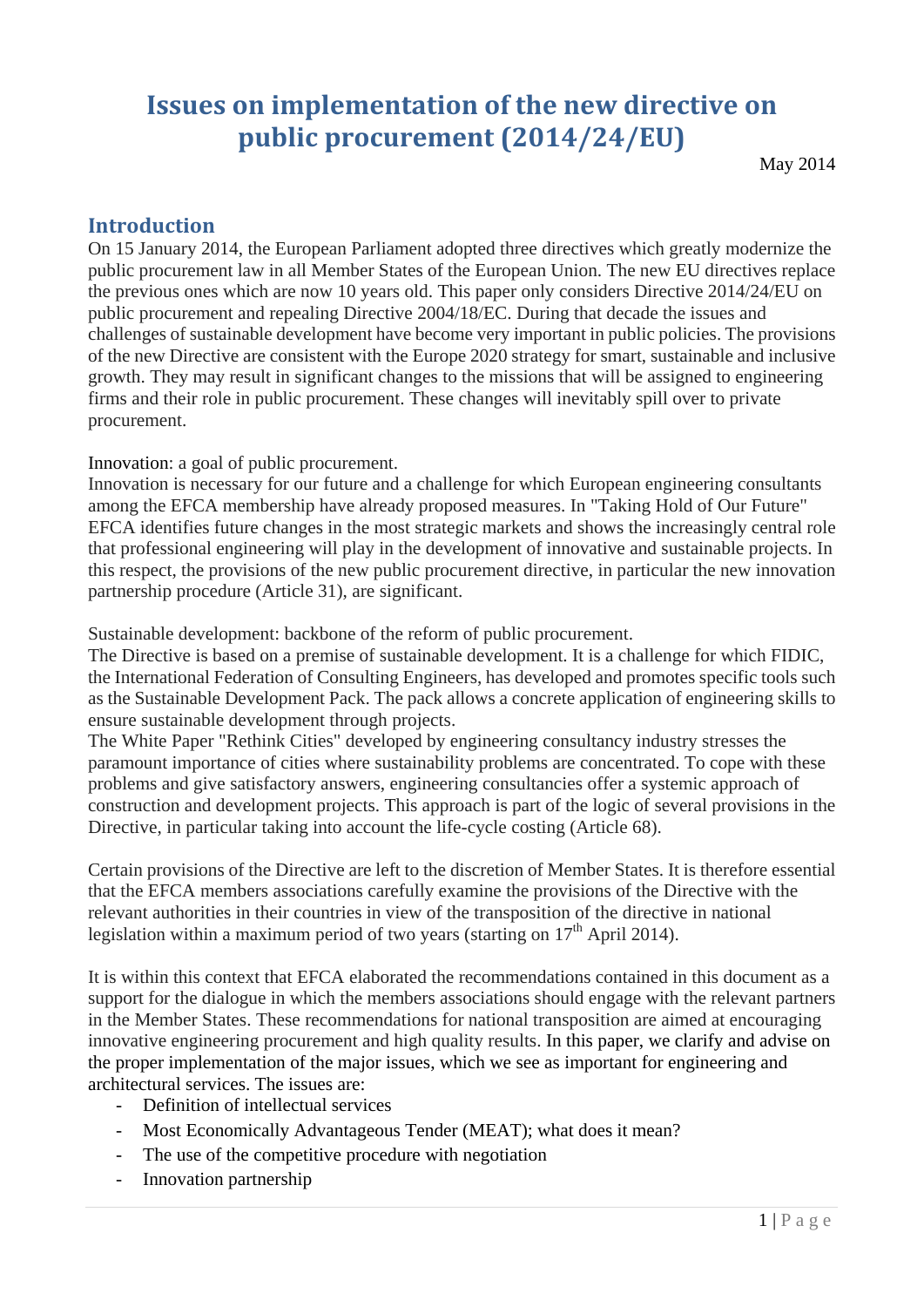- Scope for practical modification of contracts
- Procurement capacity
- Duration of valid project references
- Allowance for clarifications / additional information
- Life-cycle costing (LCC)

In general, EFCA recommends that member associations check very carefully whether the translation and transposition of the Directive from English into their national language is being done with respect to the correct meaning and content of the key words and phrases intended to transpose the articles.

#### **Intellectual services**

 $\overline{a}$ 

On several subjects, the Directive makes exceptions for contracts, which have as their subject matter, intellectual services or performances. An example of where a distinction is made in this regard is the use of electronic auctions (art. 35), where "contracts with intellectual performances shall not be the object of electronic auctions". It is obvious that services like engineering, consultancy, architecture or design are covered by the collective description of intellectual performances or services (e.g. art. 35).

# **Most Economically Advantageous Tender (MEAT); what does it mean?**

The new Directive moves away from contract award based on 'lowest price' only, towards award to the 'most economically advantageous tender' based on both quality and price criteria. It includes a definite shift towards quality in the award process - not only for services, but also for works and supplies. Indeed, Member States may prohibit use of price only for certain types of contracts [Article 67, and preamble 37]; EFCA strongly believes that service contracts fall in this category.

In particular, contract award is envisaged in every case to the most economically advantageous tender (commonly referred to as MEAT), with the objective of cost effectiveness [Article 67].

The MEAT should be interpreted as the tender which ranks best according to the award criteria, where marks are apportioned between quality-based and price-based criteria, according to the adopted proportion between price and quality, i.e. the price-quality ratio [Article 67, par. 2,]. For the evaluation of the MEAT it is also possible to accommodate fixed prices for a contract and have candidates compete on quality [art. 67, par. 2]; this would clearly apply to situations where national legislation determines contract prices [Article 67, par. 1].

The quality of consulting services in the design process, from conception to detailed design, and the project implementation, through construction management, exercises the greatest possible influence on the success of the project outcome. Taking into account that consulting services:

- amount to a small fraction of the life-cycle cost of the project (typically between 5% to 10% of the construction cost and below 3% of the life-cycle costs)<sup>1</sup>
- exert a highly-leveraged beneficial impact on the project construction and operation cost, consulting engineering services contracts should be awarded predominantly on quality<sup>2</sup>.

Award criteria may now include experience [Article 67, par. 2], which is especially applicable for intellectual services such as consultancy services<sup>3</sup>.

<sup>1</sup> Publication, 'Ínfraguide', Federation of Canadian Municipalities and National Research Council, 2006. 2

 $<sup>2</sup>$  Indeed, this is the thrust of the Brooks Act of 1972 in the U.S. whereby award is made on the basis of quality only</sup>

This constitutes a departure from the provisions of the previous Directive, as interpreted by jurisprudence whereas experience constituted only a selection criterion; obviously, it should be avoided to use experience both as a selection and award criterion.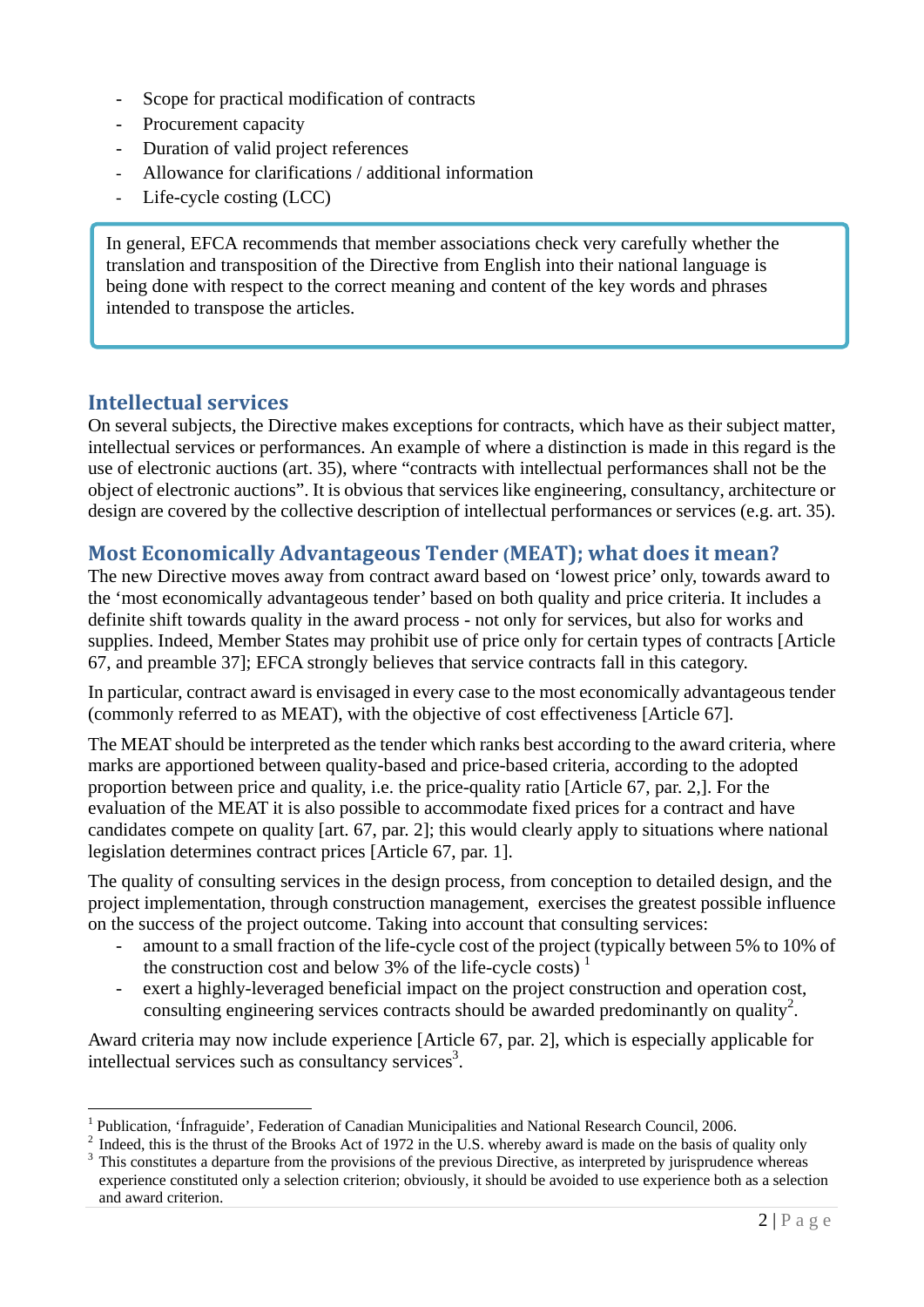Since it is not possible to define the qualitative aspects (e.g. specifications) of intellectual services in advance, the use of price as the only criterion (Art. 67, par 5) cannot be used for engineering consultancy services.

EFCA recommends that Member States award intellectual service contracts to the most economically advantageous tender, with appropriate price and quality weights; quality criteria should be relevant to the project and the required services and quality assessed on the basis of technical proposals including:

- experience of staff allocated to the project and their proposed organisation, and
- proposed methodology, including (i) the assessment of potential risks to the project outcome in terms of time, cost or quality and (ii) the description of the approach and methods proposed for providing the services, including environmental and social aspects.

Finally, EFCA recommends that Member States, in transposing Art 67 into national law and in using the discretion there, use "**should**" instead of "**may**" in so that of the use of the price only for intellectual services or performances is prohibited.

In view of the paramount importance of consulting engineering services to the development of the design and the successful outcome of the project EFCA encourages Member Associations to press for:

- the use of a two-envelope system for Quality and Price submissions, for the independent assessment of these components
- the development of meaningful quality criteria
- the use of the full range of quality marks in tender appraisal, in order to avoid 'selection on price by unintended default'
- a common approach to the grading of both quality and price, recognising that an absolute grading of quality with relative grading of price distorts the weights attributed to the two components,

Taking the above into account, EFCA encourages the use of procurement systems that are consistent with the principles of MEAT, such as QBS or  $BVP<sup>4</sup>$ .

#### **Competitive procedure with negotiation**

The most common procedure presently used for the award of consulting contracts is the Restricted Procedure. In the new Directive however, it is foreseen that Member States shall provide that contracting authorities may use the competitive procedure with negotiation [Article 29] (among others) for projects that include design or innovative solutions; and a similar wording exists in Directive 2004/18.

EFCA recommends that design contracts for complex projects be awarded with the competitive procedure with negotiation. Since this is a complicated procedure and requires significant input on behalf of the consultants and the clients, clients and service providers should be encouraged to ensure that they have enough capacity in their procurement or tender team to manage the requirements of the procedure.

 $\overline{a}$ 

<sup>&</sup>lt;sup>4</sup> EFCA will develop instruments for these items in the coming year.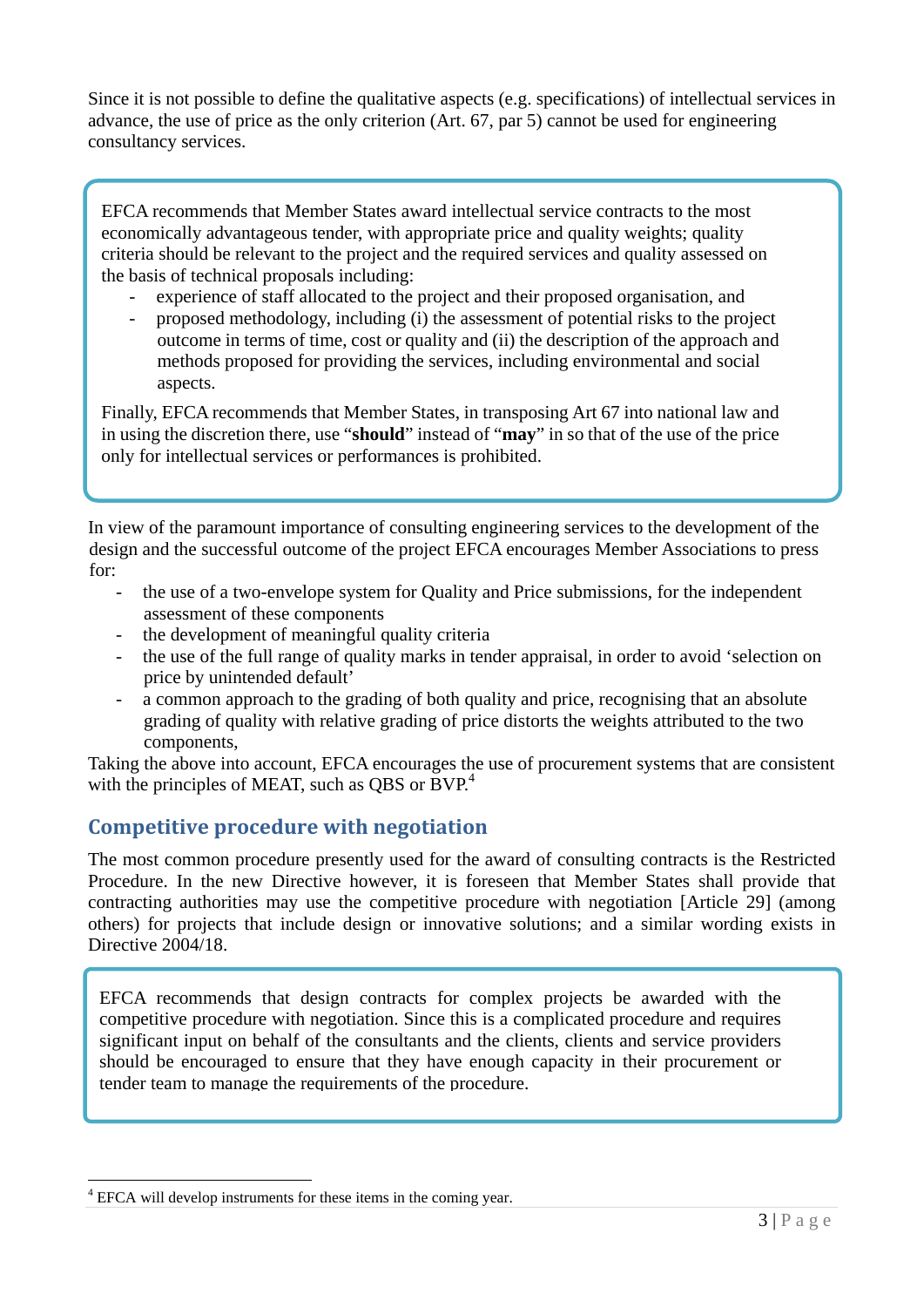For the application of this procedure [Article 29] the contracting authorities discuss with the tenderers the initial and subsequent tenders with the objective of improving them; the scope of "negotiations" may cover all characteristics of the services including, for instance, quality, quantities, commercial clauses as well as social, environmental and innovative aspects, insofar as they do not constitute minimum requirements [Preamble, 15c].

In view of the high transaction costs of this procedure, EFCA recommends that the number of candidates should be limited to three, unless the contracting authority has clear reasons to invite more. In any event, the contracting authority should state in the invitation to tender the number of candidates that will be invited to participate in the negotiation.

During the negotiation process it is important that:

- negotiation is carried out with equal treatment of the tenderers; and the contracting authority shall not provide any information to some of the tenderers that may give them some advantage over others
- contracting authorities shall not reveal to other tenderers confidential information communicated by a tenderer without his agreement, and shall respect the intellectual property of tenderers.

In the course of negotiations, technical specifications or other procurement documents may be changed by the contracting authority; the award criteria however cannot be subject to negotiation.

EFCA recommends that negotiations concern primarily the scope of the services to be offered, in order to meet the objectives of the design contract; and that only the final tender is invited to include the financial proposal, for the finalised scope of services.

For all other consulting contracts, EFCA recommends the use of the restricted procedure. The use of the open procedure should be limited in view of the high transactions costs involved (preparation of proposals by a larger number of candidates, evaluation of these proposals by the contracting authorities).

#### **Innovation Partnership**

One of the objectives in the modified EU Procurement Directives is to promote innovation. Article 31 contains a new procedure enabling the creation of Innovation Partnerships (IP), allowing Authorities to propose the development of an innovative product, service or works and to form a partnership with private sector entities to develop and deliver something new that is not available in the market. Innovation Partnerships will comprise public and private organisations working in partnership to achieve a common goal. Their introduction is intended to facilitate a new approach to research during the procurement of goods and/or services where no current solution exists.

In the new IP procedure it is possible to continue from R&D phase to commercial phase with the same innovation partners:

*The creation of innovation partnerships will enable a public authority to enter into a structured partnership with a supplier with the objective of developing an innovative product, service or works, with the subsequent purchase of the outcome.*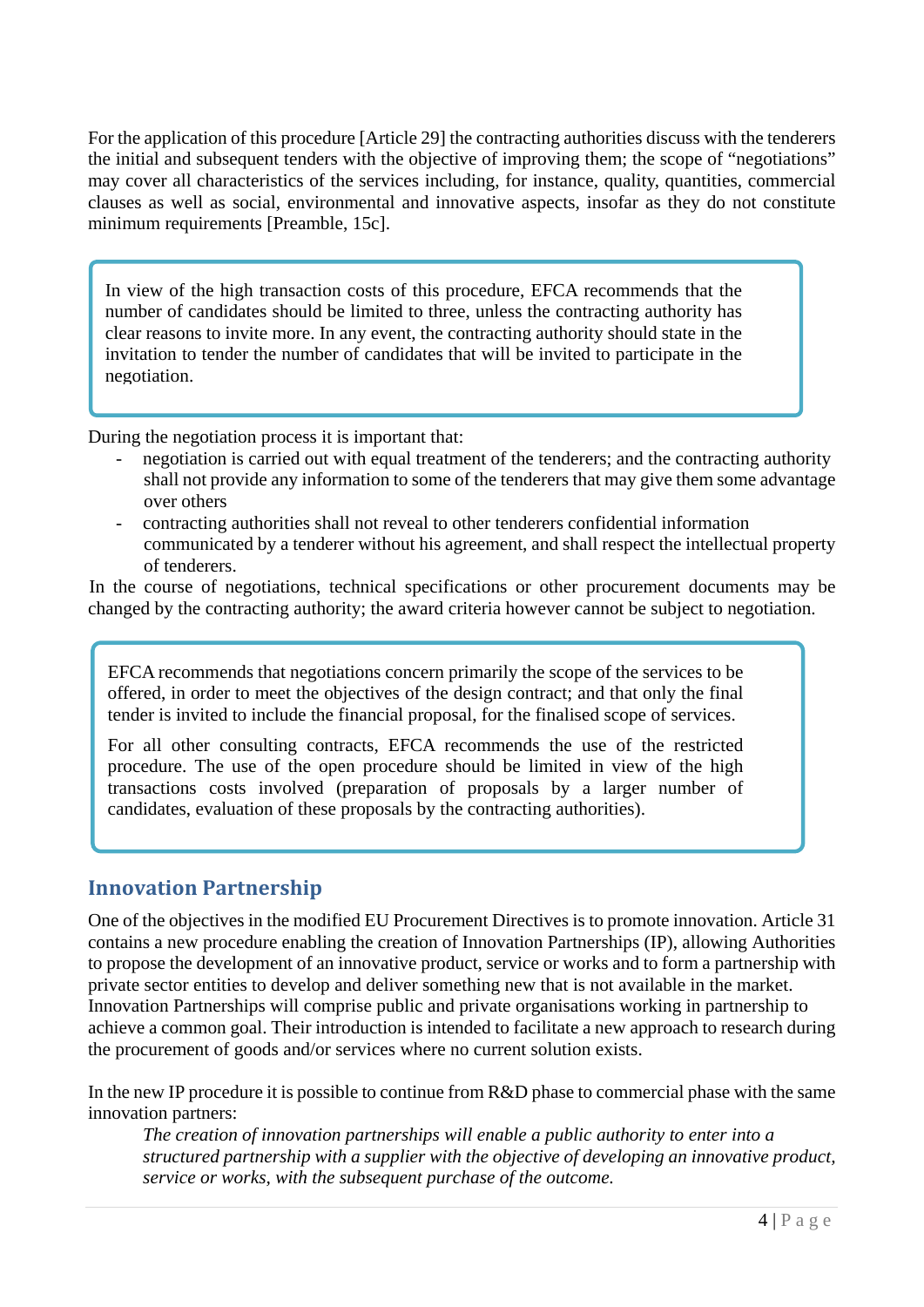EFCA recommends that member states legislate article 31 in a way that allows for maximum flexibility in the use of Innovation Partnerships. However, innovation partnerships have to follow transparent procedures to ensure a fair treatment of the partners and their competitors.

#### **Modification of contracts**

The Directive foresees that contracts may be modified in several cases, as long as the overall nature of the contract is not altered [Article 72, par. 1]:

- 1. Where the modifications have been foreseen in the initial procurement documents in clear, precise and unequivocal review clauses, which may include:
	- price revision clauses or
	- options for additional work

*irrespective of their monetary value*. Such clauses shall state the scope and nature of possible modifications or options as well as the conditions under which they may be used.

- 2. For additional services not foreseen in the initial procurement (*up to 50% of the value of the original contract, per modification*) that have become necessary and that were not included in the initial procurement where a change of contractor:
	- cannot be made for economic or technical reasons (e.g. inter-changeability or interoperability with the services procured under the initial procurement), and
	- would cause significant inconvenience or substantial duplication of costs for the contracting authority.
- 3. For additional services not foreseen in the initial procurement where the need for modification has been brought about by unforeseeable circumstances, *up to 50% of the value of the original contract, per modification*.
- 4. Where the modifications, *irrespective of their value*, are not substantial; substantial modifications are defined as those modifications that [Article 72, par. 4], where it renders the contract materially different in character from the one initially concluded; in any case, a modification shall be considered substantial where:
	- it introduces conditions which, had they been part of the initial procurement procedure, would have attracted additional candidates or would have allowed for the admission of other candidates, or
	- it changes the economic balance of the contract or the framework agreement in favour of the contractor in a manner which was not provided for in the initial contract, or
	- it considerably extends the scope of the contract.
- 5. Furthermore if modifications have not been provided for in the initial procurement documents, service contracts may be modified if the value of the modification is below the thresholds for the application of the Directive [Article 4] and *10% of the initial contract value*. Where several successive modifications are made, the value shall be assessed on the basis of the net cumulative value of the successive modifications.

Also, modifications are allowed in certain cases where a new contractor replaces the original one [Article 72, par. 1 (d) and par. 4 (d)].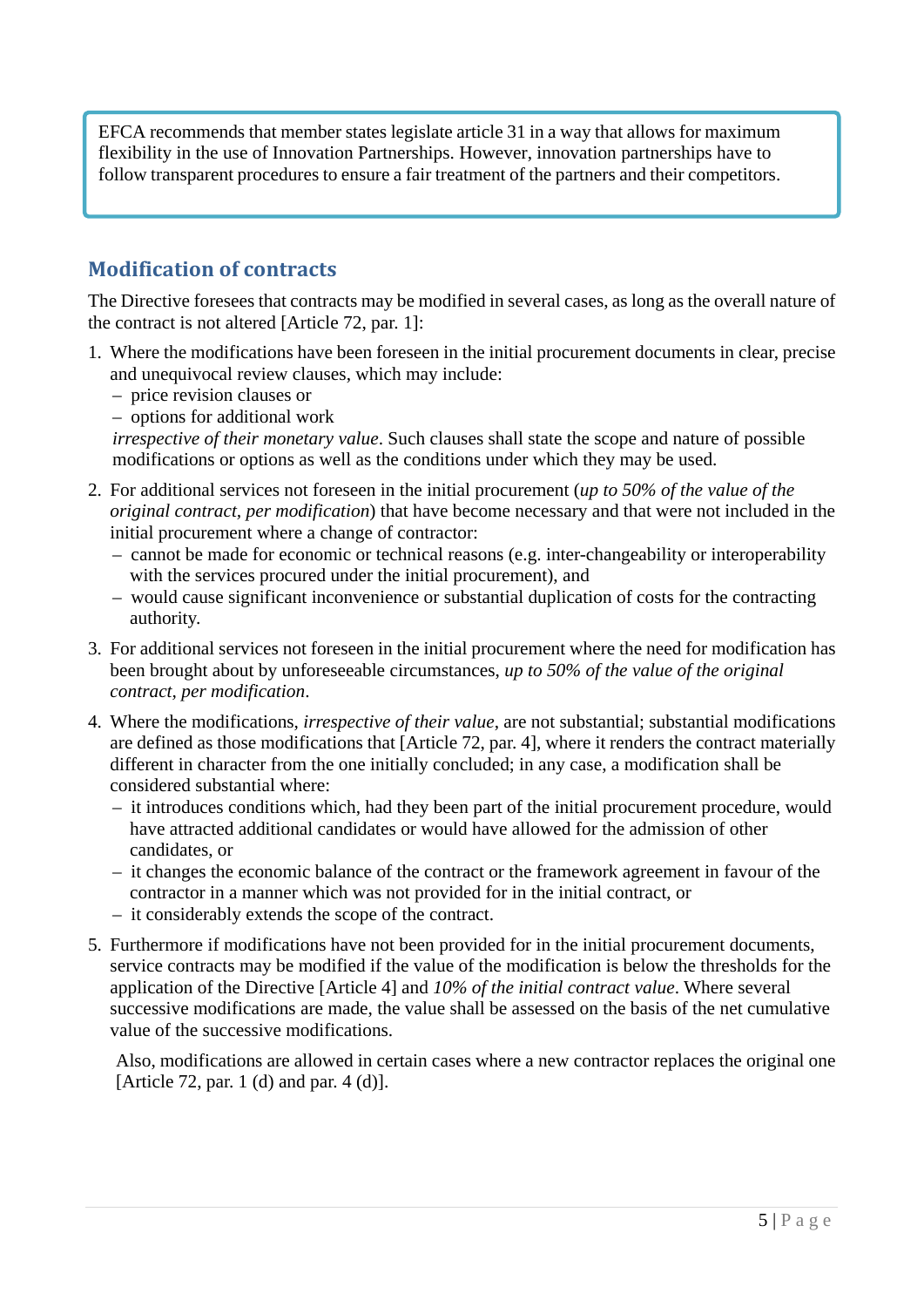These provisions are especially helpful for consulting contracts since:

- design contracts involve significant uncertainties in the amount of work input required, depending on the solutions being adopted and the findings during the design process
- construction management and project management contracts involve significant uncertainties in the amount of work input depending on the duration of the project implementation phase and the issues that will require attention.

In view of the above significant uncertainties, EFCA recommends that the above provisions, which provide considerable flexibility in contract execution, are transposed into national legislation by the Member States, especially with regard to consulting contracts.

# **Procurement capacity**

For the success of the procurement process and the project execution, it is essential that the Contracting Authority disposes and can allocate adequate number of staff with the required experience and integrity.

Whenever the Contracting Authority (CA) is missing any of the above for oncoming procurement or project execution, it is strongly recommended to arrange for a preceding procurement process to select a Consultant as a trusted Advisor to support the CA. Such an arrangement would increase both the quality as well as economic result of the procurement procedure, and would also shorten and ease the delivery period.

EFCA advises that contracting authorities may award these contracts or use framework agreements for this, to avoid delays in the overall planning.

Irrespective of the procurement procedure, member associations should develop a code of conduct to guarantee their clients that a conflict of interest or an unfair competition advantage shall not occur if they hire service contractors (reference to art. 41).

Duration of valid project references

The required technical and professional ability may refer to [Article 58, par. 4]:

- human and technical resources,
- (company) experience, as substantiated by references from contracts performed in the past.

Evidence of the above mentioned technical abilities may be provided by [Article 58, par. 4 and Annex XII, Part II], principally, a list of services carried out over at the most the past three years; where necessary, and in order to ensure an adequate level of competition, contracting authorities may allow for evidence of projects carried out more than three years before. This is particularly significant for consulting contracts, which are usually specialised and not often tendered.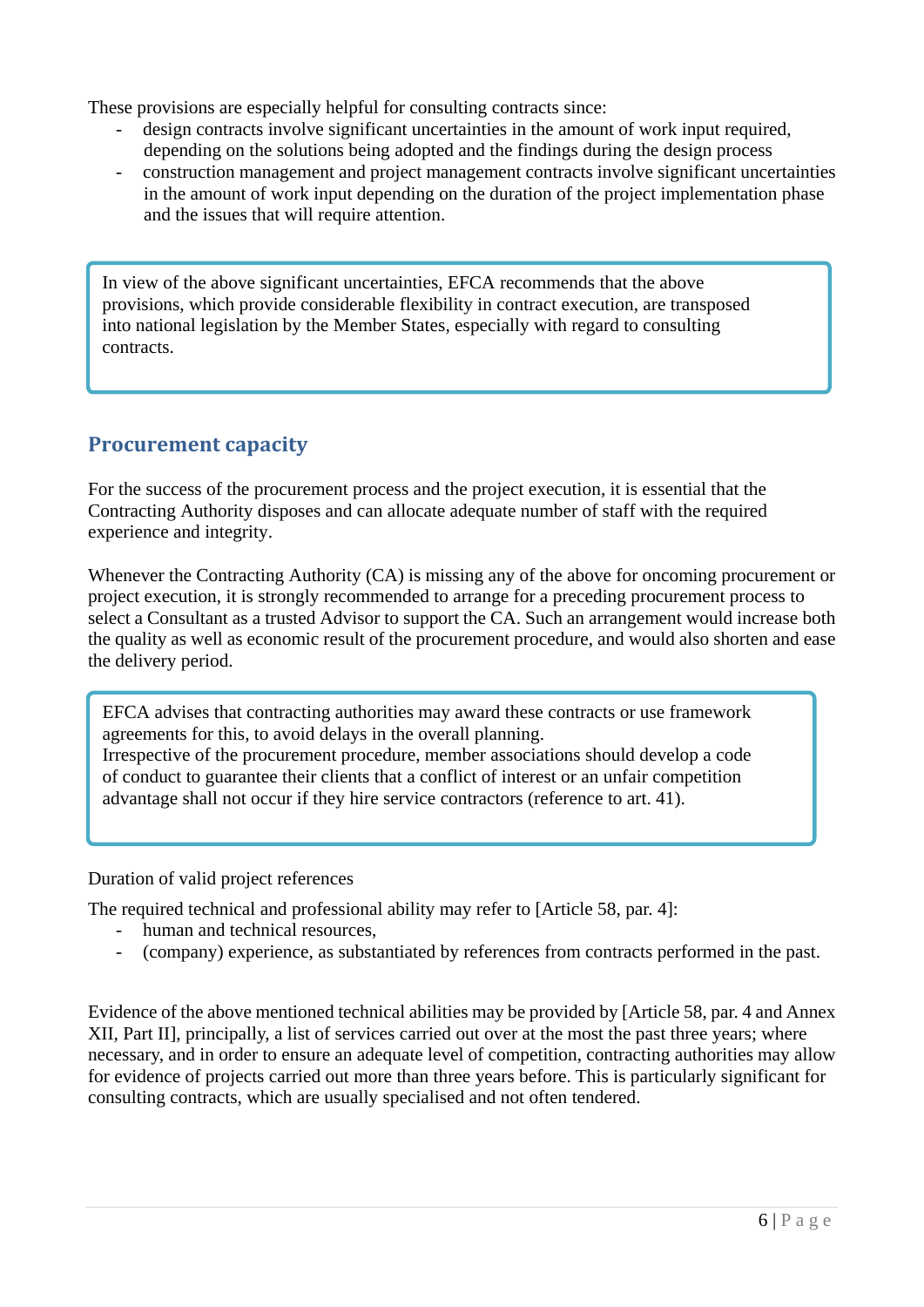EFCA recommends that, in order to ensure an adequate level of competition for such projects, projects completed within the last 10 years should be used as references in most cases, except for:

specialised projects that are procured less often, e.g. dam design, airports, nuclear plants, where projects completed within the last 15 years should be requested.

# **Clarifications / additional information**

There are provisions in the Directive<sup>5</sup> to allow for clarifications/additional information by the tenderer in case of a minor administrative mistake, in order to avoid excluding tenderers because of formal mistakes and reducing competition in the process. This goal is one of the two complementary objectives of the new Directive stated as "… simplification and relaxation of the existing public procurement rules …"

In view of the above, EFCA recommends that in legislation, this allowance for clarifications is possible in case of:

- Personal situation of candidates:
- Clarification of selection criteria.
- Clarifications of submitted proposals.

#### **Lifecycle costing (LCC)**

 $\overline{a}$ 

A major change in the new public procurement Directive is the widening of the award criteria, giving clients the opportunity to tender for efficient, sustainable projects that are cost-effective throughout their whole life-cycle. The shift has been towards longer-term, more holistic thinking and away from an over-reliance on price.

For procurement processes requiring proposals of solutions (e.g. competitive procedure with negotiation), the new award process relies on a matrix where price is joined by other criteria such as plan of approach, sustainability, and life-cycle costs, all geared towards adding value. Known as 'most economically advantageous tender' (MEAT) this instrument allows clients to set their own weightings on the criteria.

The new MEAT criteria for such projects open the door to "a cost-effectiveness approach, such as life-cycle costing (LCC) in accordance with Article 68". Such approach may cover "all of the costs of a product, service or works, borne by the contracting authority or other users", costs of use, maintenance, end of life, and costs imputed to externalities such as the cost of emissions of greenhouse gases and of other pollutant emissions and other climate change mitigation costs. Whenever a common method for the calculation of life-cycle costs has been made mandatory by a legislative act of the Union, that common method shall be applied for the assessment of life-cycle costs.

<sup>5</sup> These provisions can be found in the Explanatory Memorandum and Preamble 32, 33 and articles 57**,** 58, 59, 63 and 82